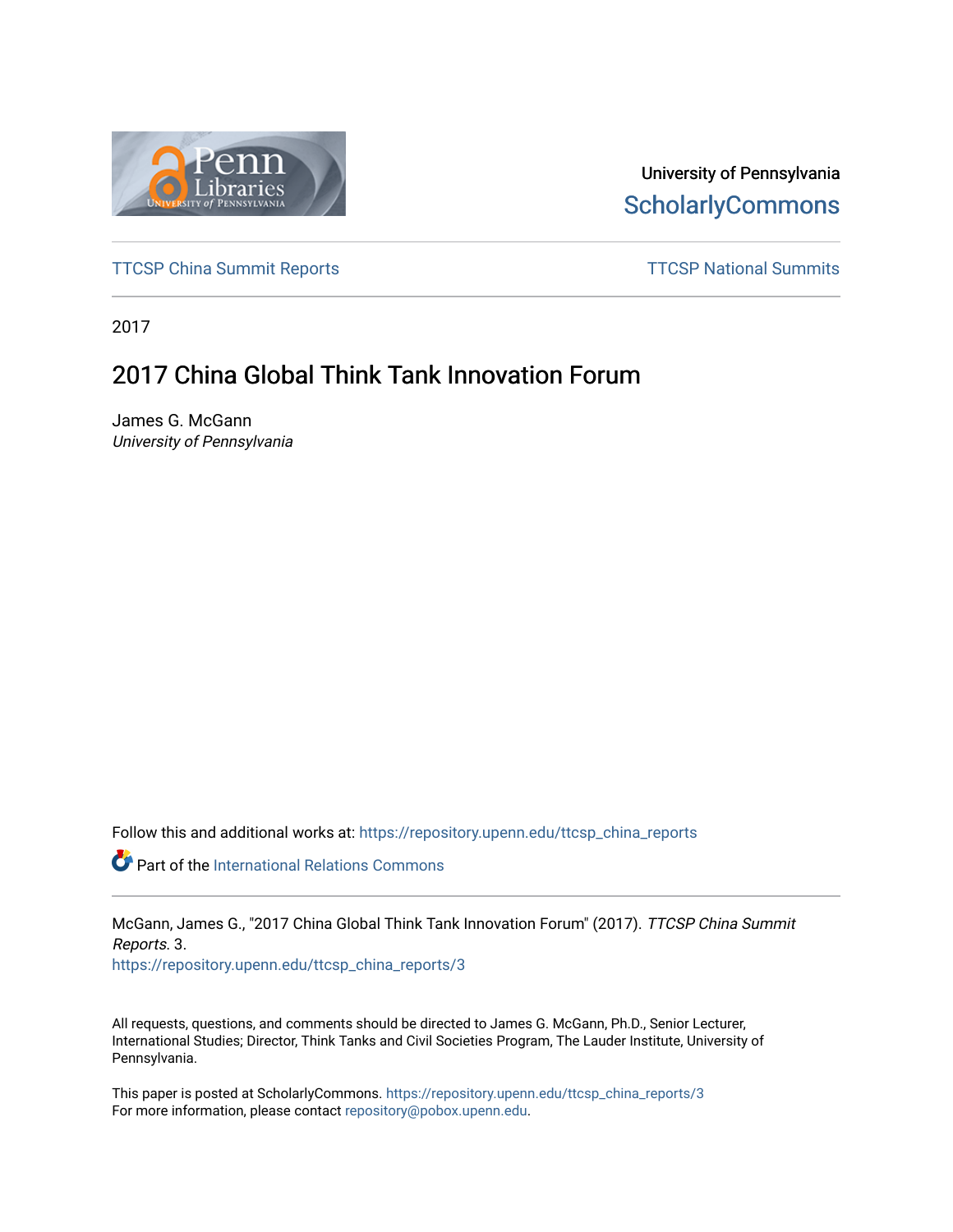### 2017 China Global Think Tank Innovation Forum

#### **Abstract**

The Second Global Think Tank Innovation Summit was held on June 23 and 24, 2017, in Qingdao, China. It comes at an interesting time in global politics and economics. The states under political regime changes have proven robust enough to navigate upsets that defined the year 2016, from Brexit to the impeachment of Brazil's and South Korea's presidents. However, the world still faces looming dangers, such as worsening geopolitical competition, weakening economic liberalism and the growing disparities between the winners and losers of globalization.

#### Keywords

Think Tank, Civil Society, NGO, China Think Tank Forum, Lauder Institute, University of Pennsylvania

#### **Disciplines**

International Relations

#### **Comments**

All requests, questions, and comments should be directed to James G. McGann, Ph.D., Senior Lecturer, International Studies; Director, Think Tanks and Civil Societies Program, The Lauder Institute, University of Pennsylvania.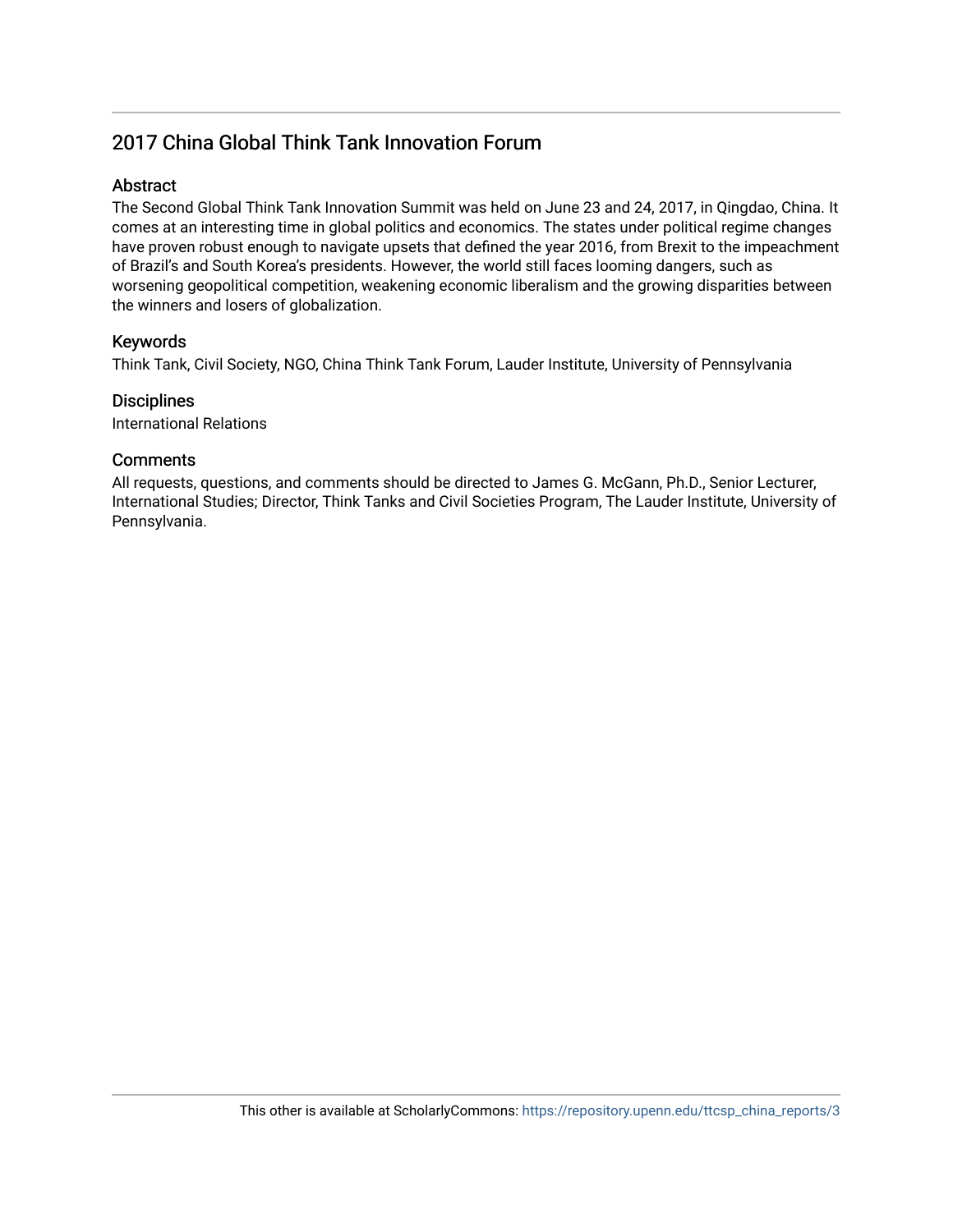# 2017 **CHINA GLOBAL THINK TANK INNOVATION FORUM**

23-24 JUNE 2017 Beijing, China







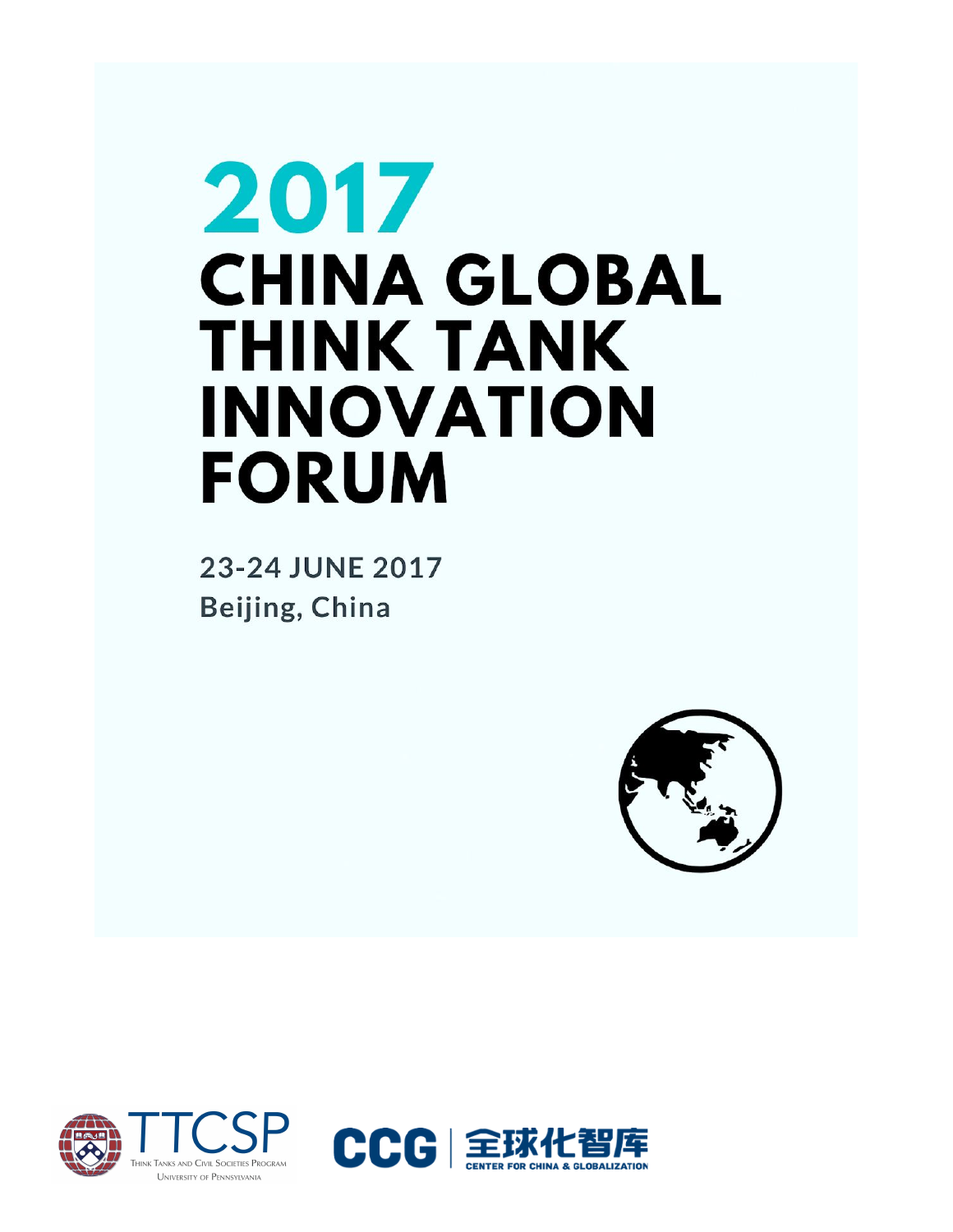# Table of Contents

| Acknowledgments            | $\overline{2}$          |
|----------------------------|-------------------------|
| Introduction               | $\overline{\mathbf{3}}$ |
| Format                     | $\overline{\mathbf{3}}$ |
| Forum Agenda               | $\overline{4}$          |
| Participating Institutions | 8                       |
| Participants               | 11                      |
| <b>Summit Partners</b>     | 15                      |
| <b>About TTCSP</b>         | 16                      |





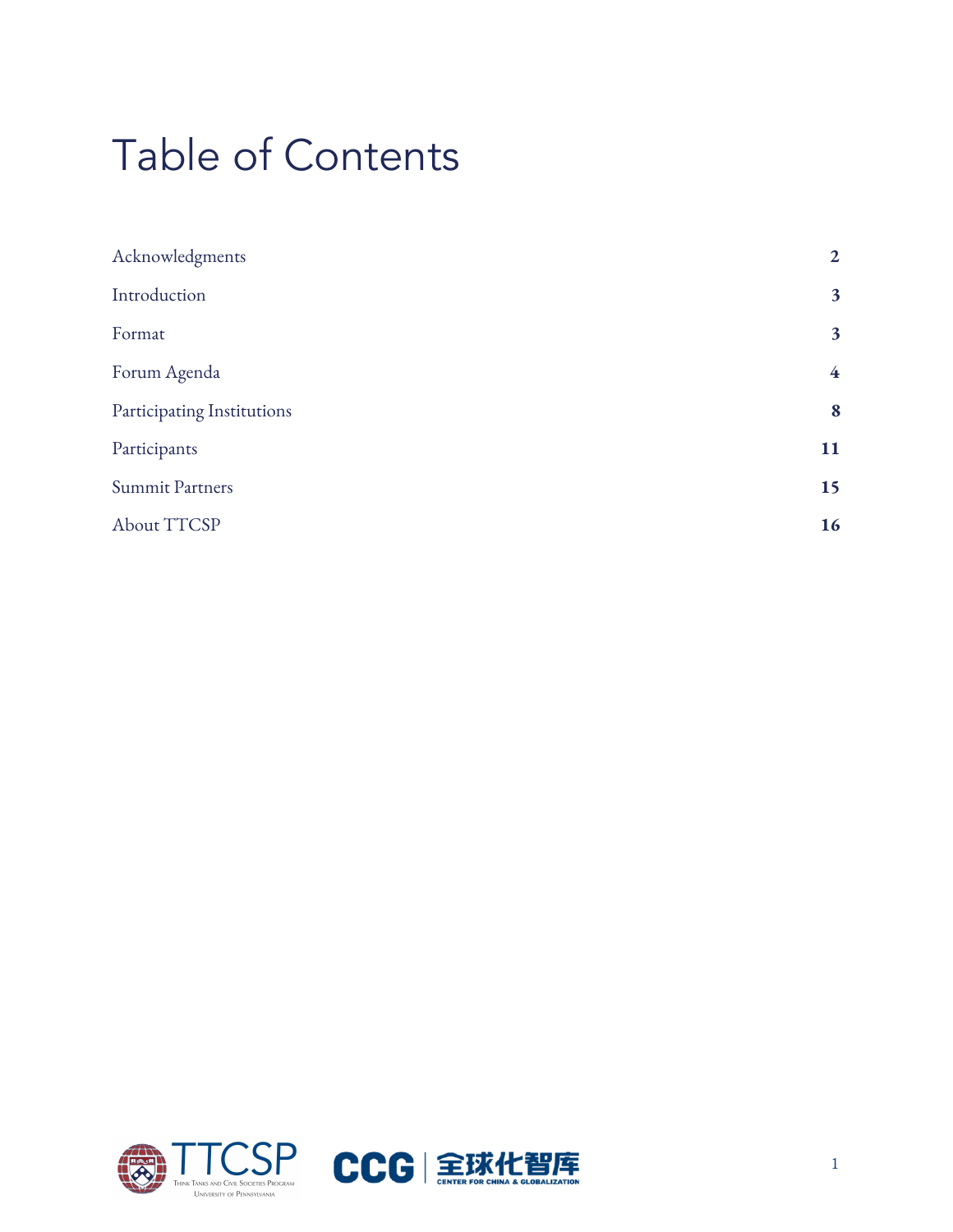# <span id="page-4-0"></span>Acknowledgments

This report was made possible with the support of the **Center for China and Globalization**. Weare grateful to them and to all our funders, who make it possible for the Think Tanksand Civil Societies Program to advance its mission.



Additional thanks to the China Team at the Think Tanksand Civil Societies Program. The views expressed are those of James G McGann and should not be attributed to the Think Tanks and Civil Societies Program, the Lauder Institute at the University of Pennsylvania, or its funders. Funders do not determine research findings or the insights and recommendations of the Think Tanks and Civil Societies Program.



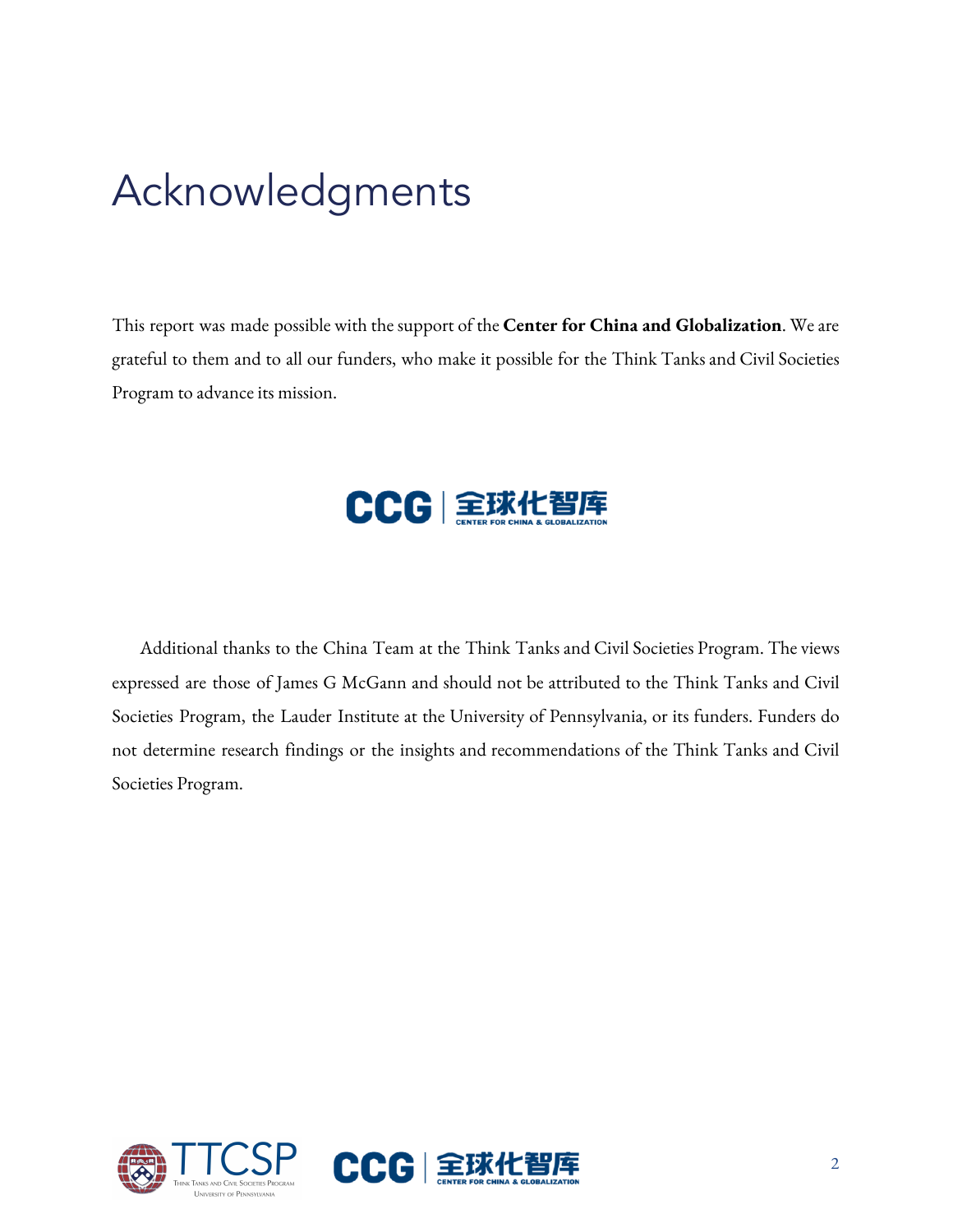# <span id="page-5-0"></span>Introduction

The Second Global Think Tank Innovation Summit was held on June 23 and 24, 2017, in Qingdao, China. It comes at an interesting time in global politics and economics. The states under political regime changes have proven robust enough to navigate upsets that defined the year 2016, from Brexit to the impeachment of Brazil's and South Korea's presidents. However, the world still faces looming dangers, such as worsening geopolitical competition, weakening economic liberalism and the growing disparities between the winners and losers of globalization. This year's forum addresses a range of relevant questions:

- What is the future of think tanks? What innovations could be made to think tanks?
- How could think tanks chart a course for regional and global economies in these transitioning times?
- How could the globalization of think tanks contribute to global governance?
- What is the role of think tanks in talent acquisition strategies for transitioning economies?
- What perspective could think tanks contribute to maritime cooperation and the One Belt One Road Initiative?

The forum covers the most pressing issues facing think tanks today and solicits innovative and forward-looking solutions. It gathers leaders, executives and researchers from national, regional and global networks of think tanks, research institutions, nonprofit organizations, advocacy groups and other civil society organizations to discuss and provide insights on the challenging global issues.

## <span id="page-5-1"></span>Format

This forum is conducted in a roundtable format with panels that intended to frame the key issues and provide constructively provocative questions to stimulate the discussion that follows each session. The forum is conducted in accordance with the Chatham House Rule.



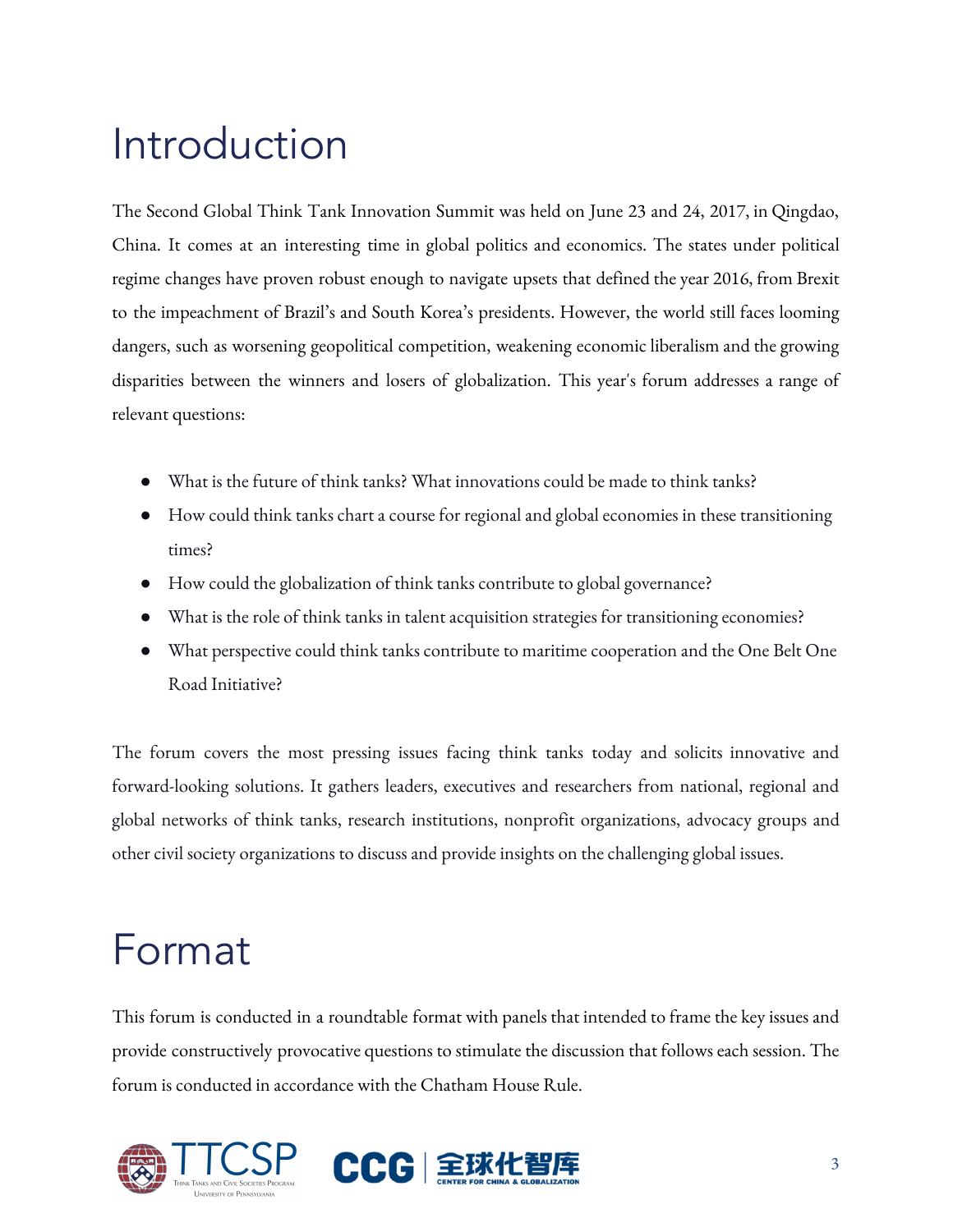# <span id="page-6-0"></span>Forum Agenda

Friday June 23 2017 Le Meridien Hotel, Qingdao China 112 Yanji Rd, Zhong Yang C B D Shang Quan, Shibei District, Qingdao, Shandong, China

| 09:00 - 11:45   | <b>Morning tour</b>                               |
|-----------------|---------------------------------------------------|
|                 | Guantao Road German Quarter                       |
|                 | Qingdao International Sailing Center              |
|                 | Tsingtao Beer Museum                              |
| $12:00 - 14:30$ | Lunch                                             |
|                 | 1/F Latest Recipe Café, Le Meridien               |
| 14:30 - 17:30   | <b>Afternoon Tour</b>                             |
|                 | Qingdao Urban Planning Exhibition Center          |
|                 | Haier Group                                       |
|                 | Qingdao New Think Tank Hub Building Complex Visit |
| $18:30 - 20:30$ | Welcome Dinner                                    |
|                 | 5/F Le Ballroom 3, Le Meridien                    |

Saturday, June 24, 2017

5/F Le Ballroom 2, Le Meridien Le Meridien Hotel, Qingdao China 112 Yanji Rd, Zhong Yang C B D Shang Quan, Shibei District, Qingdao, Shandong, China

- 08:30 09:00 **Registration**
- 09:00 09:45 **Opening Session**

*Chair:* Huiyao WANG, *President of the Center for China and Globalization (CCG)*

#### *Opening remarks :*

Peiji ZHU - *Vice Mayor of Qingdao* James G. MCGANN - *Director Think Tanks and Civil Societies Program (TTCSP), The Lauder Institute, University of Pennsylvania (USA)* Weijia SUN - *Director-General, Department of International Exchanges and Cooperation, Counselor's Of ice, PRC State Council* Liyong WANG - Vice President, China Center for Contemporary World Studies, CCP Department of International Liaison



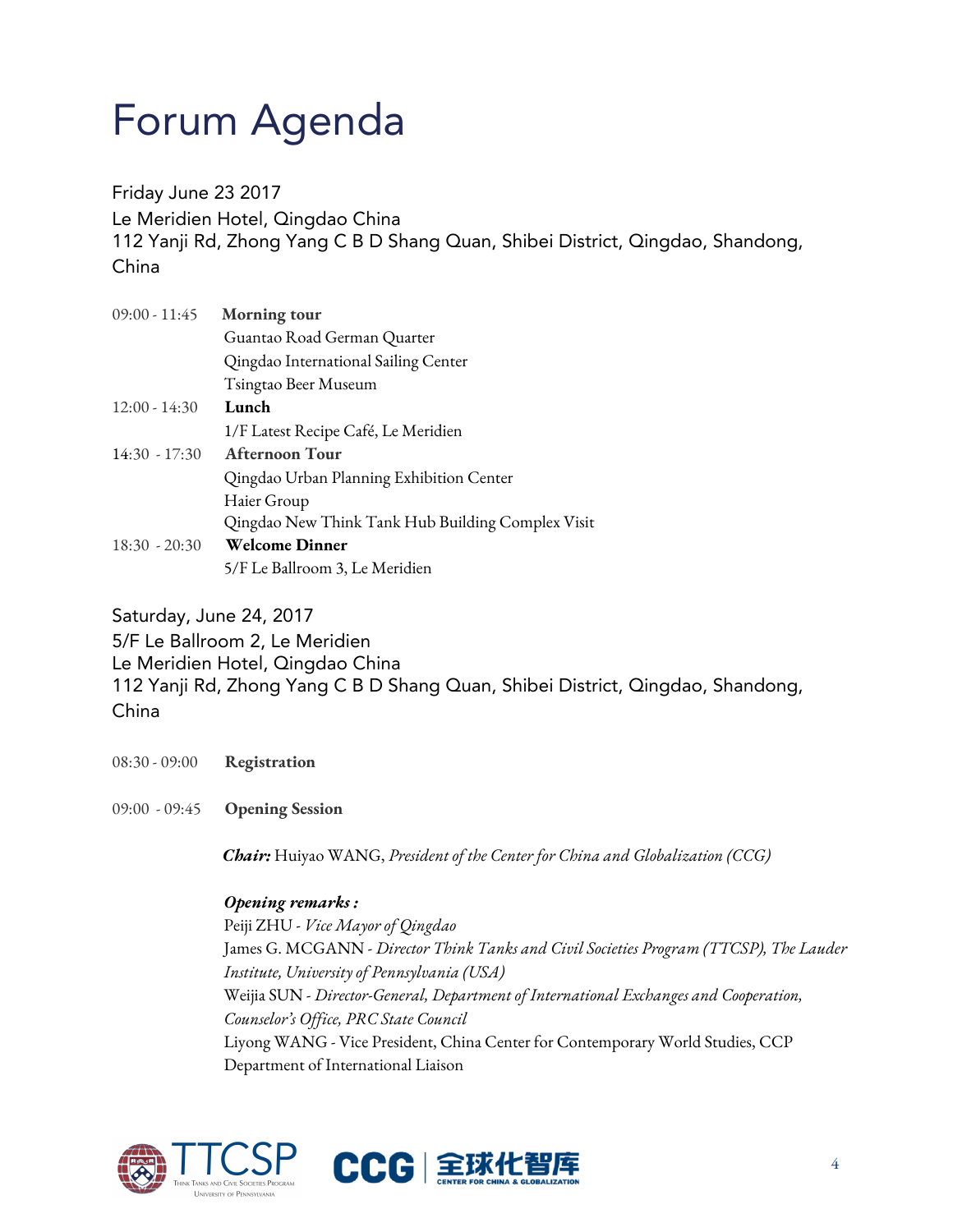Bigang WANG - *Deputy Director, Advisory Committee on Building Think Tanks Cluster, Qingdao Shibei District, Associate Dean/Secretary-General, PKU Institute of Urban Governance*

#### **Signing Ceremony**

#### 09:45 - 10:00 **Coffee Break**

#### 10:00 - 11:15 **Panel 1: The Future of Think Tanks - Innovation for Tomorrow**

*Chair:* James G. MCGANN - *Director Think Tanks and Civil Societies Program (TTCSP), The Lauder Institute, University of Pennsylvania (USA)*

#### *Panelists*:

Wenling CHEN - *Deputy Director/Chief Economist of the China Center for International Economic Exchanges (CCIEE)* Annette NIJS - *Executive Director, CEIBS, Former Dutch Cabinet Minister Science and Education* Tim SUMMERS - *Senior Consulting Fellow (Asia), Chatham House (UK)* Jianqun TENG - *Director, Department of American Studies, China Institute of International Studies* Michael WINZER - *Chief China Representative, Konrad-Adenauer-Stiftung (Germany)* Michael YEOH - *CEO, Asian Strategy & Leadership Institute (ASLI) (Malaysia)*

#### *Participants:*

Huiming LI - *Fellow, China Institutes of Contemporary International Relations* Zizhu PAN - *Director of Administration, Brookings-Tsinghua Center* Yaqin YANG - *Executive Director, Center for Think Tank Studies, Shanghai Academy of Social Sciences*

#### 11:15 – 12:30 **Panel 2: Charting A Course for Regional and Global Economies in Transitioning Times: The Role of Think Tanks**

#### *Chair:*

Huiyao WANG - CCG President, State Counselor

#### *Panelists*:

Alessia AMIGHINI - *Co-head of the Asia Department, Institute for International Political Studies (ISPI) (Italy)* Alice EKMAN - *Head of China Research, Center for Asian Studies, French Institute of International Relations (France)* Jianhui HUANG - *President, Research Institute of China Minsheng Bank* Wanda GUO - *Executive Vice President, China Development Institute* Yanfei LI - *Economist, Economic Research Institute for ASEAN and East Asia (Indonesia)* Jin YU - *President, China Regional Development and Reform Institute, Director-General, Joint Committee for Advancement of the Belt and Road Between Poland and China*



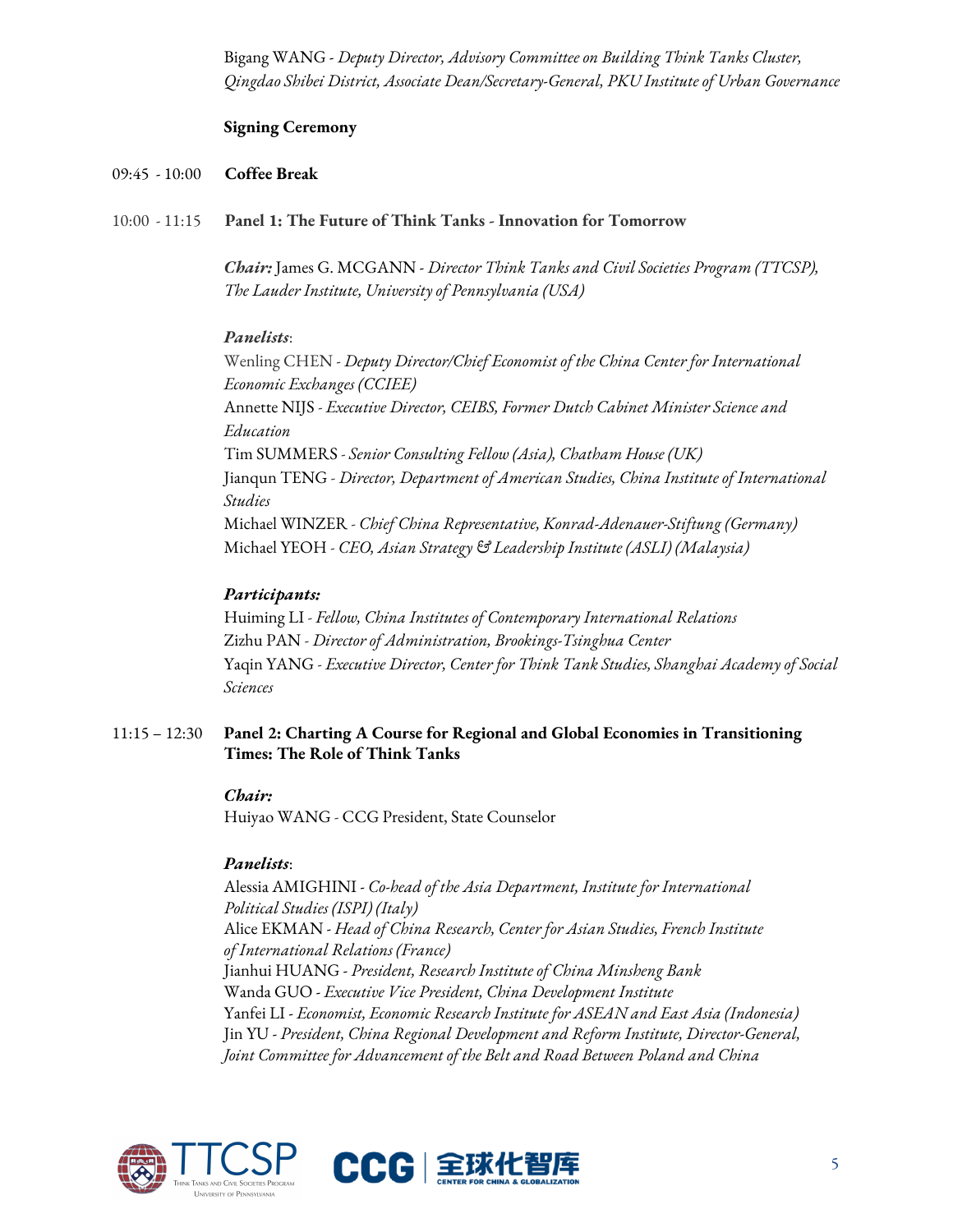*Participants:*

Yiqi YANG - *Deputy Director of Theoretical Review Department, Chief Editor of Think Tank Section of Wenhui Daily* Xiangzhi ZHOU - *Center for Governance and Public Policy Studies, Hunan Academy of Social Sciences*

12:30 – 14:00 **Lunch/Networking** 1/F Latest Recipe Café, Le Meridien

#### 14:00 – 15:15 **Panel 3: Contributing to Global Governance – Globalization of Think Tanks**

#### *Chair:*

Miao LU - *CCG Vice President/Secretary-General*

#### *Panelists:*

Melissa Conley TYLER - *National Executive Director, Australian Institute of International Af airs (Australia)* Assaf ORION - *Director of China-Israel Program, Institute for National Security Studies (Israel)* Zhongying PANG - *President, Institute of Marine Development at Ocean University of China* Delu WANG - *President, Great Wall Strategy Consultants* Simin WANG - Deputy Director, Center for Think Tank Studies and Publishing,

#### *Guangming*

*Daily* Xiaojing ZHOU - *Former Director of Asia-Africa Development Research Institute,*

#### *Development*

*Research Center of the State Council (DRC)* Xufeng ZHU - *Associate Dean, School of Public Administration, Tsinghua University*

#### *Participants:*

Min ZHANG - *Director, Center for Spanish Studies, Chinese Academy of Social Sciences* Suguru MIYAZAKI - *Senior Representative, Japan International Cooperation Agency (Japan)*

#### 15:15 – 16:30 **Panel 4: Talent Acquisition Strategies for Transitioning Economies – The Role of Think Tanks**

*Chair:*

Weifeng LI - *CCG Executive Secretary-General*

#### *Panelists:*

Nellie CHENG - *Managing Director, US Green Building Council (US)* Jianhua HU - *Vice President, China Global Talent Society* Amado TRJO - *Director, Asia Bureau, Autonomous University of Nuevo Leon (Mexico)* Artem MALGIN - *Vice Rector, MGIMO University (Russia)* Mu YANG - *Senior Fellow, East Asian Institute, National University of Singapore* Zhenjiang ZHANG- *Dean, School of International Studies/Academy of Overseas Chinese Studies, Director, Center of Transnational Migration Studies, Jinan University* David ZWEIG - *Director, Center on China's Transnational Relations, The Hong Kong University of Science and Technology (Hong Kong)*

#### *Participants:*



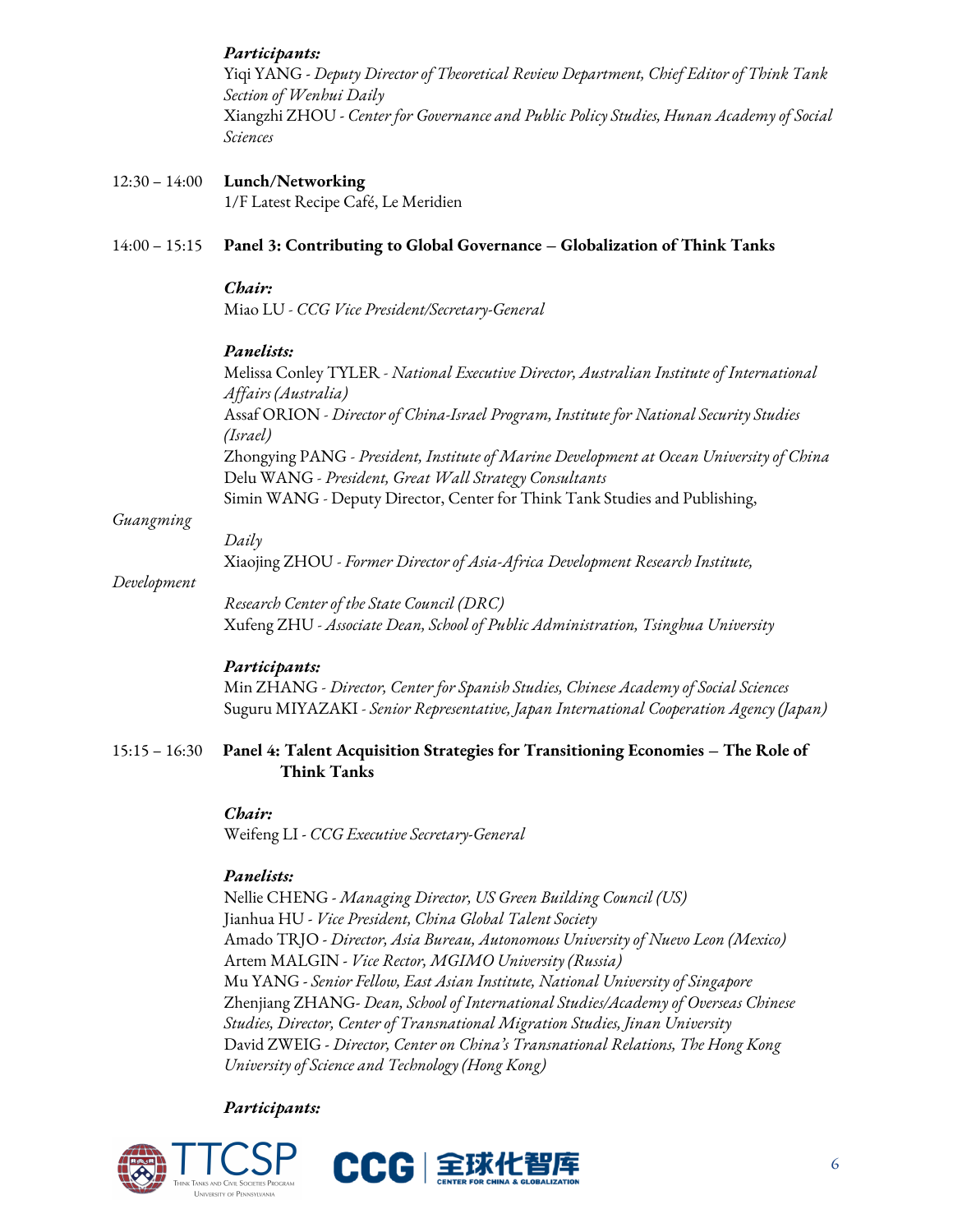Shuguo GAO - *Director, Department of Strategy, Center for Education Development Research, Ministry of Education*

Yongwu XUE - *Professor, Ocean University of China, Vice President, North China Global Talent Institute* Xiaoping ZHONG - *Chairman, Shenzhen Qianhai Runneng Investment Holding*

#### 16:30 – 16:45 **Coffee Break**

#### 16:45 – 18:00 **Panel 5: Maritime Cooperation and The One Belt One Road Initiative – New Perspectives from Think Tanks**

#### *Chair:*

Xin WANG - *CCG Vice President*

#### *Panelists:*

Dingding CHEN - *Founder/President, Intellisia Institute; Vice President, Institute for 21 st Century Silk Road; Professor of International Relations, Jinan University* Winston CHOW - *China Representative, Global Green Growth Institute (Korea)* Zuojun FAN - *Executive Director of China-ASEAN Research Institute, Vice President of Guangxi University* Ki Wan KIM - *Executive Director, PIMAC (Public and Private Infrastructure Management Center; Fellow, Korean Development Institute (Korea)* Alistair MICHIE - *Secretary-General, British East Asia Council (UK)* Shinichi NAKABAYASHI *- Director of Administration, Asian Development Bank Institute (Japan)* Hongcai XU - *Director of Research, China Center for International Economic Exchanges (CCIEE)*

#### *Participants:*

KW PANG - *Executive Vice President, HKND Group* Buddhi SHARMA - *General Secretary/Chief Researcher, Nepal-China Dialogue and Development Forum (Nepal)* Young Hoon KWAAK - *Founder President, World Citizens Organization (Korea)*

#### 18:00 – 18:15 **Wrap-up/Closing Session**

Huiyao WANG - *CCG President, State Counselor* James G. MCGANN - *Director, TTCSP at University of Pennsylvania*

#### *Qingdao Announcement*

18:30 – 20:30 **Dinner/Networking** 1/F Latest Recipe Café, Le Meridien



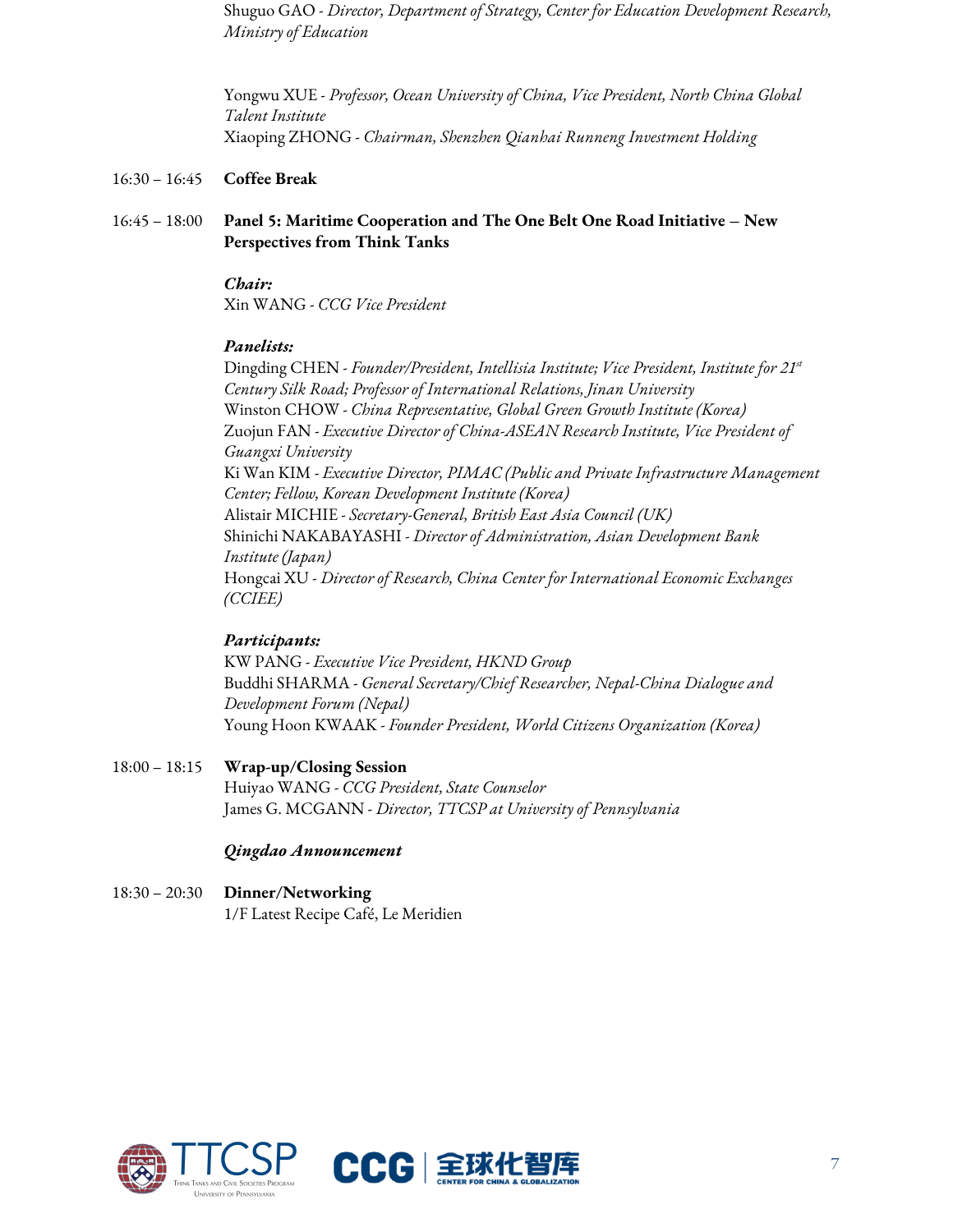# <span id="page-10-0"></span>Participating Institutions

Alliance of Chinese Think Tanks of Education Asian Development Bank Institute (Japan) Asian Strategy & Leadership Institute (ASLI) (Malaysia) Association of China Regional Think Tanks on Science and Technology Australian Institute of International Affairs (Australia) Autonomous University of Nuevo Leon (Mexico) BiZ RisK PrO (India) British East Asia Council (United Kingdom) Brookings-Tsinghua Center (US) CCP Department of International Liaison Center for Education Development Research, Ministry of Education Centre for Escalation of Peace (India) Center for Governance and Public Policy Studies, Hunan Academy of Social Sciences Center for Think Tank Studies, Shanghai Academy of Social Sciences Chatham House (United Kingdom) China Center for Contemporary World Studies China Center for International Economic Exchanges (CCIEE) China Development Institute China Development Research Foundation China Europe International Business School (CEIBS) China Global Talent Society China Institutes of Contemporary International Relations China Regional Development and Reform Institute (CRDRI) China-ASEAN Research Institute, Guangxi University Chinese Academy of Social Sciences Chinese Academy of Science and Technology for Development, Ministry of Science and Technology Chinese Private Enterprises (Beijing) Economics Research Institute Chongqing Institute for Science and Technology CIPPEC (Argentina) Department of American Studies, China Institute of International Studies Development Research Center of the State Council (DRC) Doshisha University Economic Research Institute for ASEAN and East Asia (Indonesia)



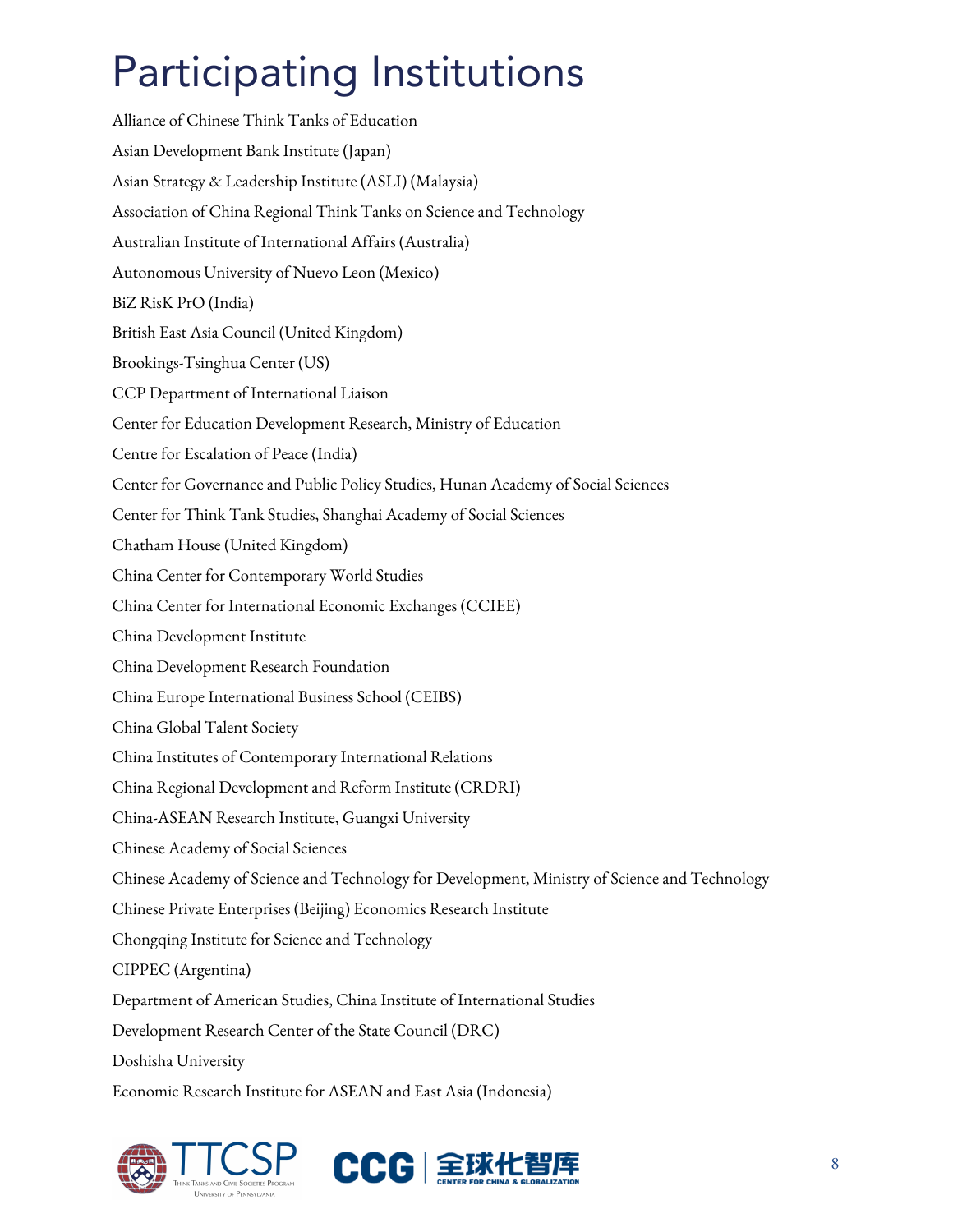EU Project Innovation Center (Qingdao) Foundation for Think Tank Building, Shanghai Academy of Social Sciences French Institute of International Relations (France) Gelin Consulting GIZ Emerging Markets Sustainable Development Dialogue (EMSD) Initiative Global Green Growth Institute (Korea) Great Wall Strategy Consultants *Guangming Daily* Center for Think Tank Studies and Publishing Hengqin Development Co. Ltd. Hengqin International Advertising and Creative Industries HKND Group (Hong Kong) Institute for International Political Studies (ISPI) (Italy) Institute for National Security Studies (INSS) (Israel) Institute for Public Policy, South China University of Technology Institute of Marine Development, Ocean University of China Institute of National Strategic Studies Institute of Urban Governance, PKU Institute of World Economics and Politics, Chinese Academy of Social Sciences International Committee of the Red Cross (Switzerland) Intellisia Institute iSoftStone Information Technology Group Japan International Cooperation Agency (Japan) Jiangsu Federation of Social Sciences Jinan University Koan Advisory Group (India) Konrad Adenauer Stiftung (Germany) Korea Development Institute (Republic of Korea) MGIMO University (Russia) Nanjing University Nepal-China Dialogue and Development Forum (Nepal) North China Global Talent Institute OJO Consulting (Netherlands) Peking University



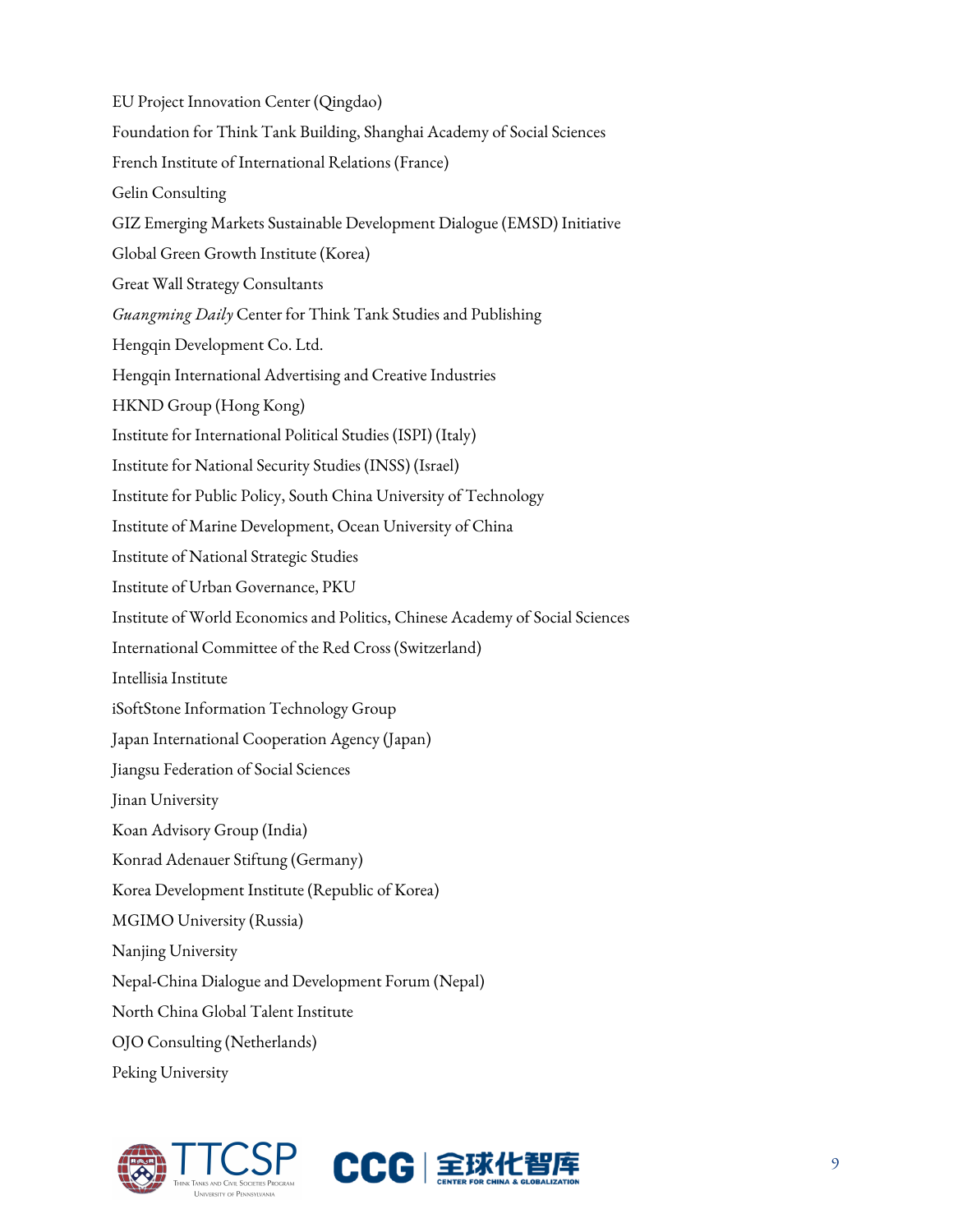PMC Research Center (Georgia) PRC State Council Public and Private Infrastructure Management Center (PIMAC) (Korea) Research Institute of China, Minsheng Bank School of Public Administration, Tsinghua University Shandong Academy of Science Center for Intelligence Shandong Institute for S&T Development and Strategy Shandong Overseas Friendship Association Shenzhen Qianhai Runneng Investment Holding The Hong Kong University of Science and Technology (Hong Kong) Think Tank Section of *Wenhui Daily* U.S. Green Building Council (United States) World Citizens Organization (Korea)



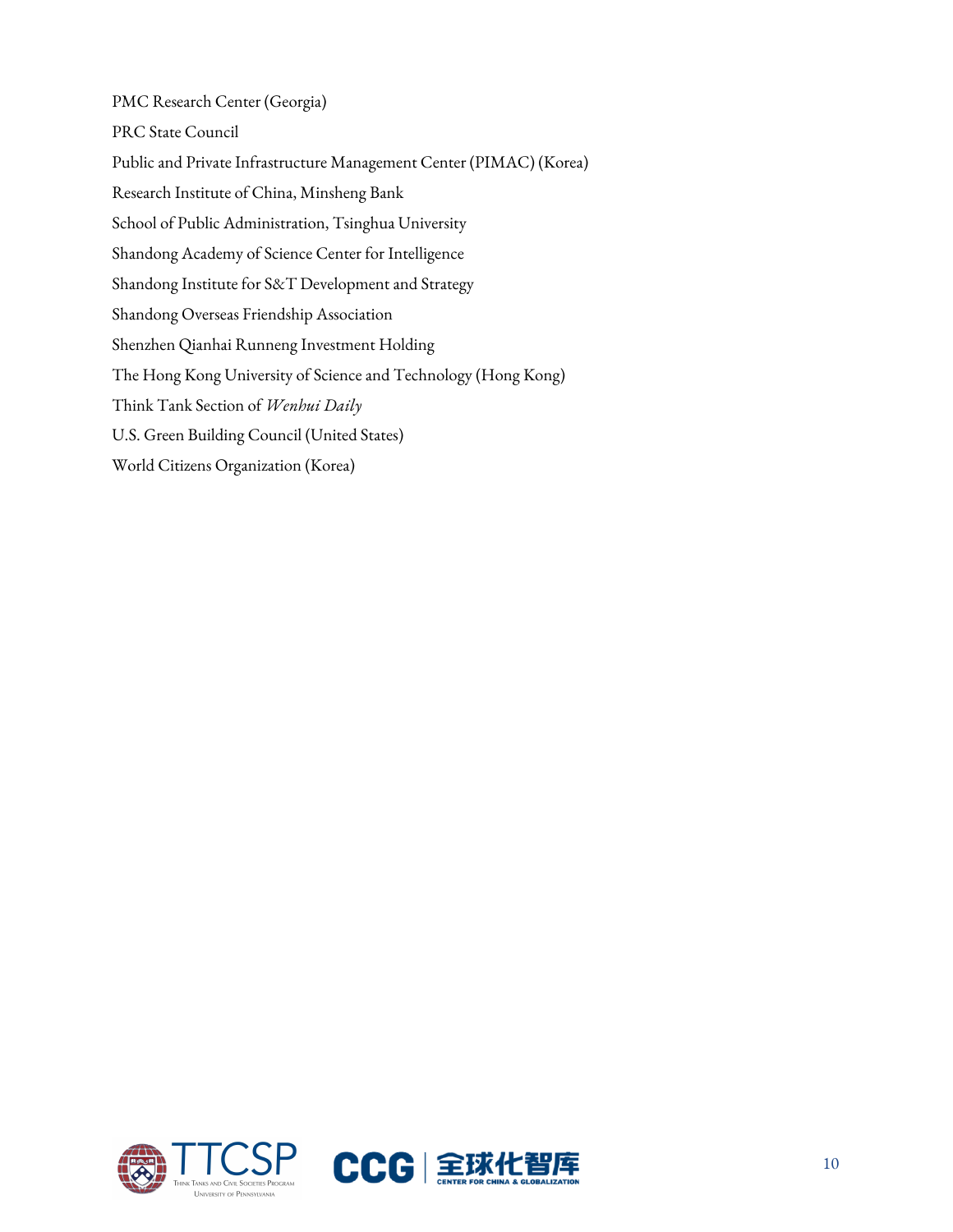# <span id="page-13-0"></span>**Participants**

### **Chinese Speakers**

*Dingding CHEN***,** Founding Director of Intellisia Institute, Professor of International Relations at Jinan University *Lijuan CHEN***,** Gelin Consulting (Qingdao) *Wenling CHEN***,** Deputy Director/Chief Economist of the China Center for International Economic Exchanges (CCIEE) *Xuekun CHEN***,** General Manager, Hengqin International Advertising and Creative Industries *Yong CHEN***,** Managing Director, Chongqing Institute for Science and Technology, Secretary-General, Association of China Regional Think Tanks on Science and Technology *Hong CHENG***,** Chief Engineer, Great Wall Strategy Consultants *Chao DING***,** Senior Manager, Sector Environment, Energy and Material, EU Project Innovation Center (Qingdao) *Xuankai DING***,** Assistant Research Fellow, Center for Think Tank Studies and Assessment, Nanjing University Zuojun FAN, Executive Director, China-ASEAN Research Institute, Vice President of Guangxi University *Fanghe FANG***,** Executive VP/President of Corporate Marketing and Strategic Alliance, iSoftStone Information Technology Group *Jin FANG***,** Deputy Secretary-General of China Development Research Foundation, Fellow of Development Research Center of the State Council (DRC) *Shuguo GAO***,** Director, Department of Strategy, Center for Education Development Research, Ministry of Education *Wanda GUO***,** Executive Vice President, China Development Institute *Jianhua HU***,** Vice President, China Global Talent Society *Jianhui HUANG***,** President, Research Institute of China Minsheng Bank *Ze JIANG***,** Research Assistant, Center for Think Tank Studies, Shanghai Academy of Social Sciences *Huiming LI***,** Fellow, China Institutes of Contemporary International Relations *Ling LI***,** Deputy Director, Center for Think Tank Studies, Shanghai Academy of Social Sciences *Weifeng LI***,** Executive Secretary-General, Center for China and Globalization (CCG) *Yihai LI***,** Secretary-General, Foundation for Think Tank Building, Shanghai Academy of Social Sciences *Shuhong LIANG***,** Deputy Director of China-ASEAN Research Institute, Guangxi University *Ying LIN***,** Research Assistant, Institute of National Strategic Studies *Bin LIU***,** Vice President, Chongqing Institute for Science and Technology, President, Association of China Regional Think Tanks on Science and Technology *Qiang LIU***,** Deputy Chief of Staff, Institute of National Strategic Studies



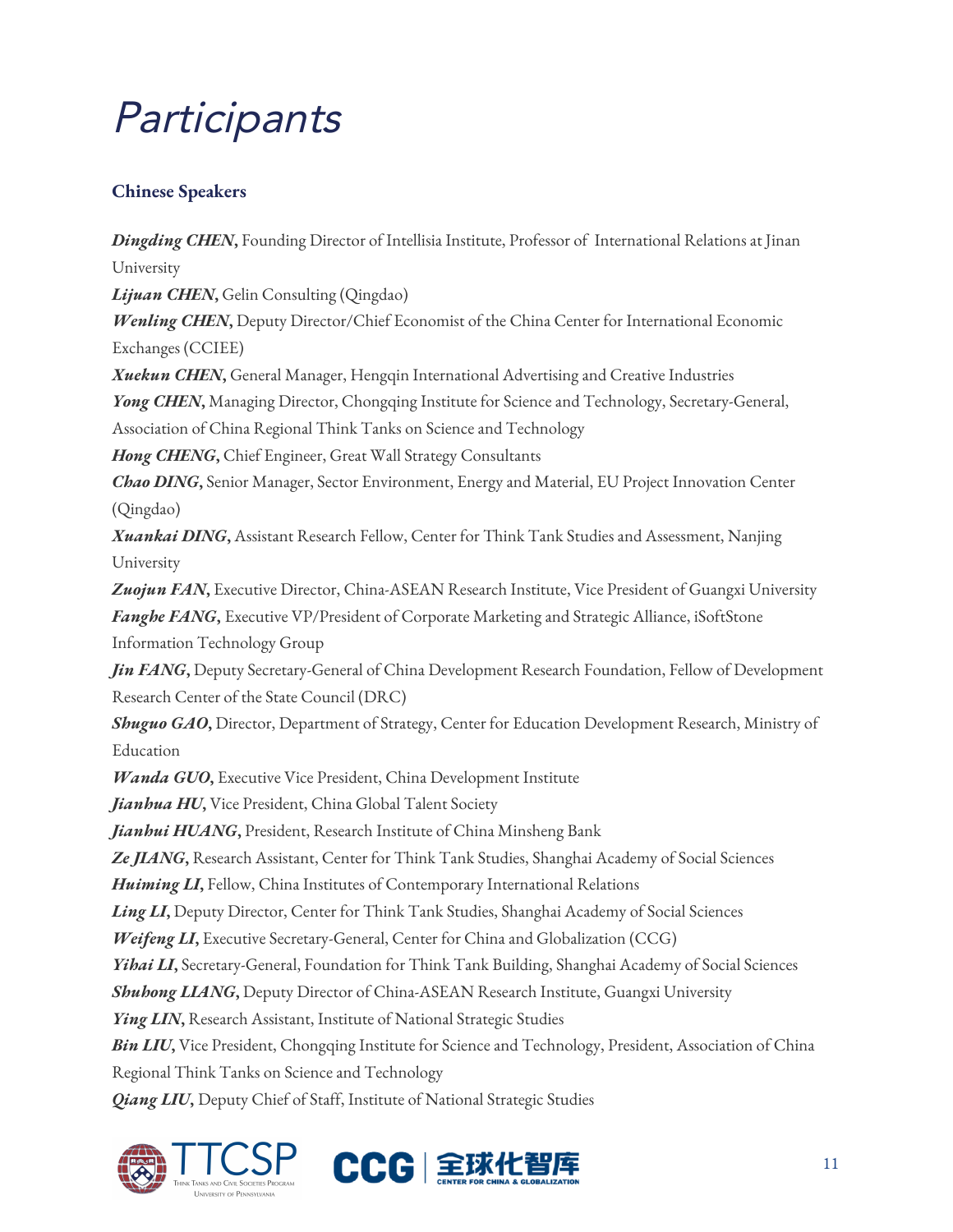*Xizhong LIU***,** Director of Research, Jiangsu Federation of Social Sciences

*Yang LIU***,** General Manager, Hengqin Development Co. Ltd.

*Yu LIU***,** Deputy Secretary-General, Center for China and Globalization (CCG)

*Zhiguang LIU***,** Founding Partner, Great Wall Strategy Consultants, Professor of PKU

*Zhenggang LI***,** Director of Strategy and Research, Chongqing Institute for Science and Technology

*Yongtu LONG***,** Chairman, Center for China and Globalization (CCG), Former Vice Minister of the Chinese Ministry of Commerce

*Zhanxiao MA***,** Secretary-General, Chinese Private Enterprises (Beijing) Economics Research Institute *Fanli MENG***,** Mayor of Qingdao

*Lv MIAO***,** Vice President/Secretary-General, Center for China and Globalization (CCG)

*Feifei PAN***,** Director, Services Center, Alliance of Chinese Think Tanks of Education

*Zhongying PANG***,** Director of Institute of Marine Development, Ocean University of China

*Hong SONG,* Assistant to the Dean, Fellow, Institute of World Economics and Politics, Chinese Academy of Social Sciences

*Weijia SUN,* Director-General, Department of International Exchanges and Cooperation, Counselor's Office, PRC State Council

*Beijie TANG,* Deputy Secretary-General, Center for China and Globalization (CCG)

*Jianqun TENG***,** Director, Department of American Studies, China Institute of International Studies *Bigang WANG***,** Deputy Director, Advisory Committee on Building Think Tanks Cluster, Qingdao Shibei District, Associate Dean, Institute of Urban Governance, PKU

*Delu WANG***,** President, Great Wall Strategy Consultants

*Huiyao WANG***,** President, Center for China and Globalization (CCG), State Counselor of the Chinese State Council

*Liyong WANG***,** Vice President, China Center for Contemporary World Studies, CCP Department of International Liaison

*Simin WANG***,** Deputy Director, Guangming Daily Center for Think Tank Studies and Publishing *Xin WANG***,** Vice President, Center for China and Globalization (CCG)

*Hongcai XU***,** Director of Research, China Center for International Economic Exchanges (CCIEE)

*Yongwu XUE***,** Professor, Ocean University of China, Vice President, North China Global Talent Institute

*Mu YANG***,** Executive Director of Institute for Public Policy, South China University of Technology

*Yaqin YANG***,** Executive Director, Center for Think Tank Studies, Shanghai Academy of Social Sciences

*Yiqi YANG***,** Deputy Director of Theoretical Review Department, Chief Editor of Think Tank Section of Wenhui Daily.

*Jin YU***,** President, China Regional Development and Reform Institute (CRDRI), Director-General, Joint Committee for Advancement of the Belt and Road Between Poland and China

*Li ZENG***,** Fellow, Institute of National Strategic Studies

*Min ZHANG***,** Director, Center for Spanish Studies, Chinese Academy of Social Sciences

*Teng ZHANG***,** Director, Shandong Overseas Friendship Association



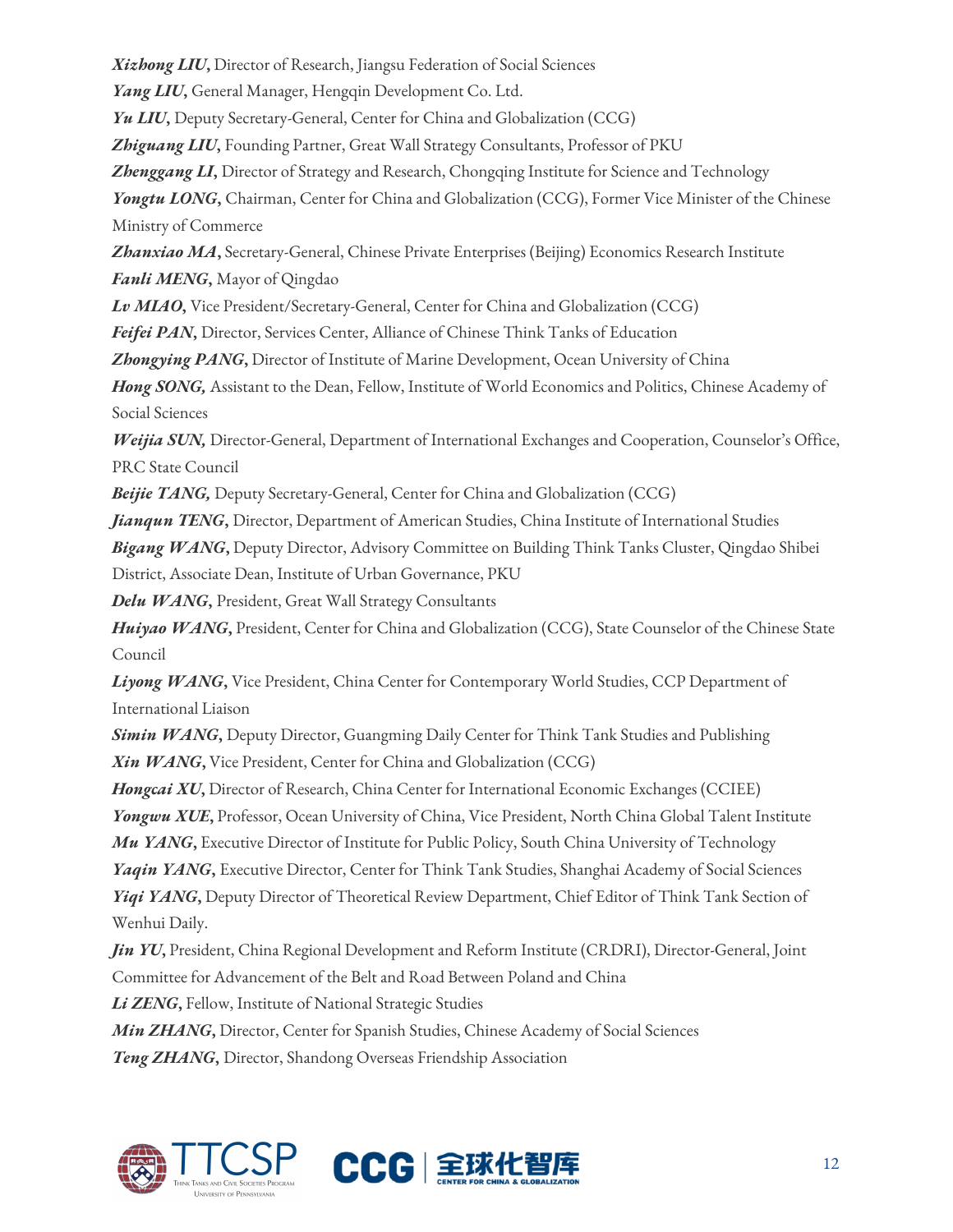*Zhenjiang ZHANG***,** Dean of the School of International Studies/the Academy of Overseas Chinese Studies, Director of the Center for Transnational Migration Studies, Jinan University

*Gang ZHAO***,** Fellow, Chinese Academy of Science and Technology for Development, Ministry of Science and Technology

*Lei ZHAO***,** Manager, Hengqin Development Co. Ltd.

*Yujie ZHENG***,** Director of Think Tank Research and Information, China Development Institute *Xiaoping ZHONG***,** Chairman, Shenzhen Qianhai Runneng Investment Holding *Li ZHOU***,** Head of Think Tank Division, Executive Office, Great Wall Strategy Consultants *Xiangzhi ZHOU***,** Center for Governance and Public Policy Studies, Hunan Academy of Social Sciences *Xiaojing ZHOU***,** Former Director of Asia-Africa Development Research Institute, Development Research Center of the State Council (DRC) *Yiqi ZHOU***,** Project Manager, GIZ Emerging Markets Sustainable Development Dialogue (EMSD) Initiative *Yong ZHOU***,** Vice President, Shandong Institute for S&T Development and Strategy, Deputy Director, Shandong Academy of Science Center for Intelligence *Xufeng ZHU***,** Associate Dean, School of Public Administration, Tsinghua University

### **International Speakers**

*Alessia AMIGHINI***,** Senior Fellow, Institute for International Political Studies (ISPI) (Italy) *Nellie CHENG***,** Managing Director, US Green Building Council (US) *Winston CHOW***,** China Representative, Global Green Growth Institute (Korea) *Melissa CONLEY TYLER***,** National Executive Director, Australian Institute of International Affairs (Australia) *Alice EKMAN***,** Head of China Research, Center for Asian Studies, French Institute of International Relations (France) *Yang GUO***,** Senior Political Advisor, Regional Delegation for East Asia, ICRC (Switzerland) *Eka GVINJILIA***,** Project Manager, PMC Research Center (Georgia) *Nishat KAZMI***,** Yenching Scholar, Peking University (Pakistan) *Ki Wan KIM***,** Executive Director, PIMAC (Public and Private Infrastructure Management Center); Fellow, Korean Development Institute (Korea) *Cherie KIM KWAAK***,** Chairperson, Zipenvision, Former Parliamentarian of Republic of Korea (Korea) *Amjad Ali KHAN***,** Chief Executive, Centre for Escalation of Peace (India) *Yanfei LI***,** Economist, Economic Research Institute for ASEAN and East Asia (Indonesia) *James G. MCGANN***,** Director, Think Tank and Civil Society Program, Lauder Institute, University of Pennsylvania (US) *Artem MALGIN***,** Vice Rector, MGIMO University (Russia) *Alistair MICHIE***,** Secretary-General, British East Asia Council (UK) *Suguru MIYAZAKI***,** Senior Representative, Japan International Cooperation Agency (Japan)



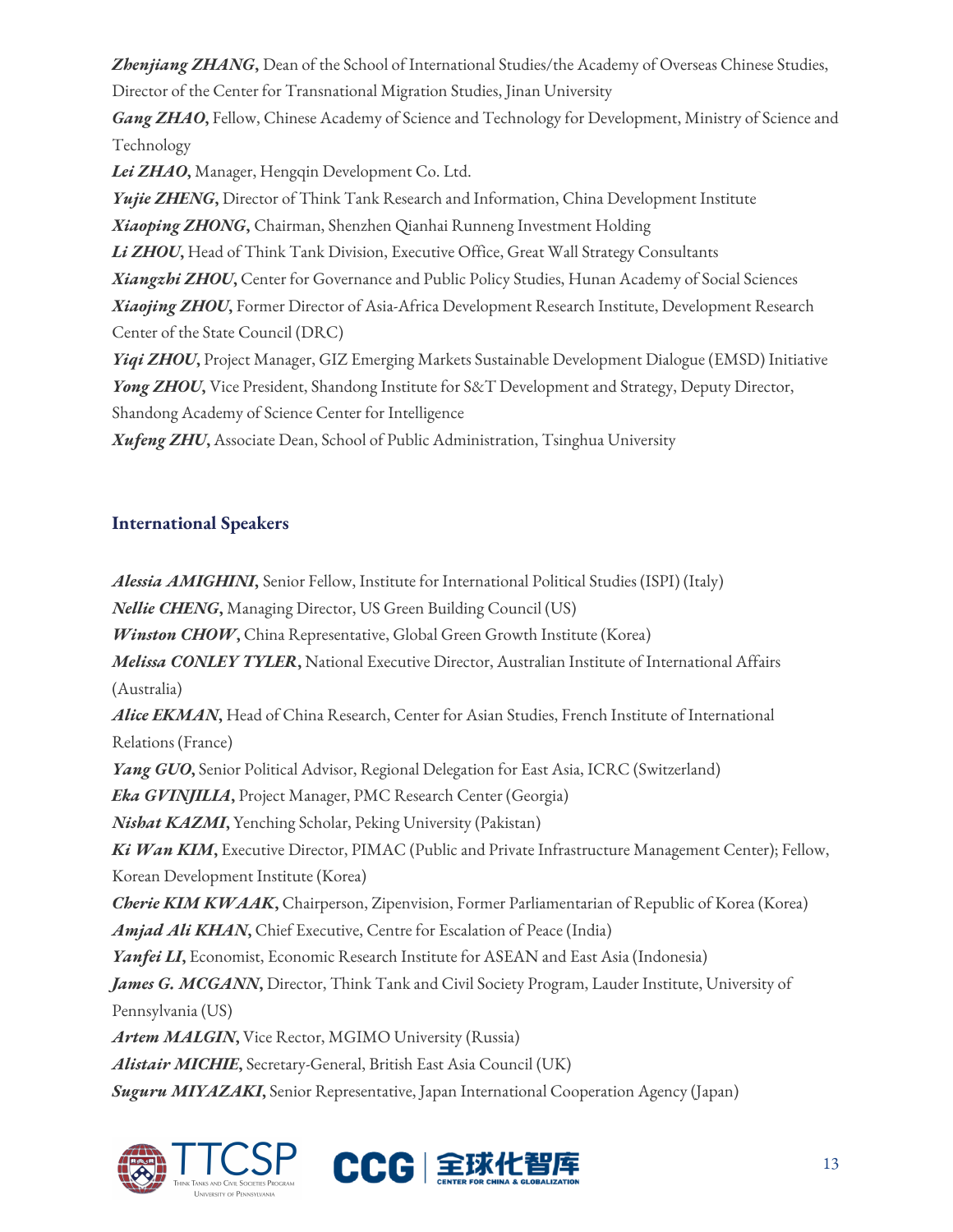*Shinichi NAKABAYASHI***,** Director of Administration, Asian Development Bank Institute (Japan) *Annette NIJS***,** Executive Director, CEIBS, Former Dutch Cabinet Minister Science and Education *Vincent OCHILET***,** Deputy Head of Delegation of Regional Delegation for East Asia, ICRC (Switzerland) *Onno OKKINGA***,** OJO Consulting, Former Vice Chairman Dutch China Friendship Association (Netherlands) *Assaf ORION***,** Director of China-Israel Program, Institute for National Security Studies (Israel) *Luis ORLANDI***,** International Cooperation Coordinator, CIPPEC (Argentina) *Zizhu PAN***,** Director of Administration, Brookings-Tsinghua Center (US) *K.W. PANG***,** Executive Vice President, HKND Group (Hong Kong) *CA PAVEN***,** Principal Consultant, BiZ RisK PrO (India) *Amado Trejo ROMERO***,** Director, Asia Bureau, Autonomous University of Nuevo Leon (Mexico) *Buddhi SHARMA***,** General Secretary/Chief Researcher, Nepal-China Dialogue and Development Forum (Nepal) *Girija SHIVAKUMAR***,** Strategic Communications Consultant, Koan Advisory Group (India) *Tim SUMMERS***,** Senior Consulting Fellow (Asia), Chatham House (UK) *Saori TEZUKA***,** Professor, Doshisha University (Japan) *Michael WINZER***,** Chief China Representative, Konrad-Adenauer-Stiftung (Germany) *Kwaak YOUNGHOON***,** Founder President, World Citizens Organization (Korea) *Michael YEOH***,** CEO, Asian Strategy & Leadership Institute (ASLI) (Malaysia) *David ZWEIG***,** Director, Center on China's Transnational Relations, The Hong Kong University of Science and Technology (Hong Kong)



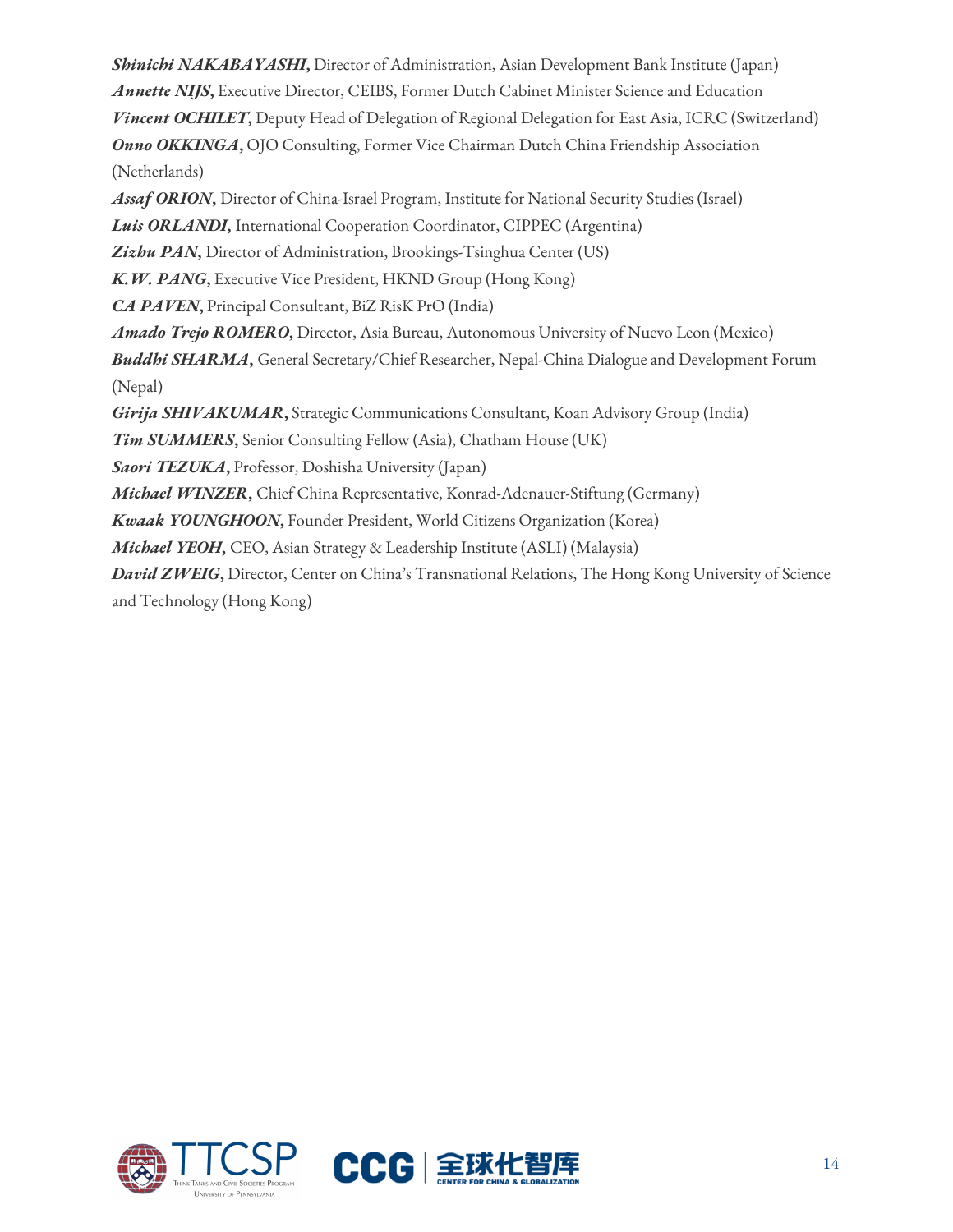# <span id="page-17-0"></span>Summit Partners

Think Tanks and Civil Societies Program (TTCSP), Lauder Institute, University of Pennsylvania (USA)



Center for China and Globalization (CCG) (China)





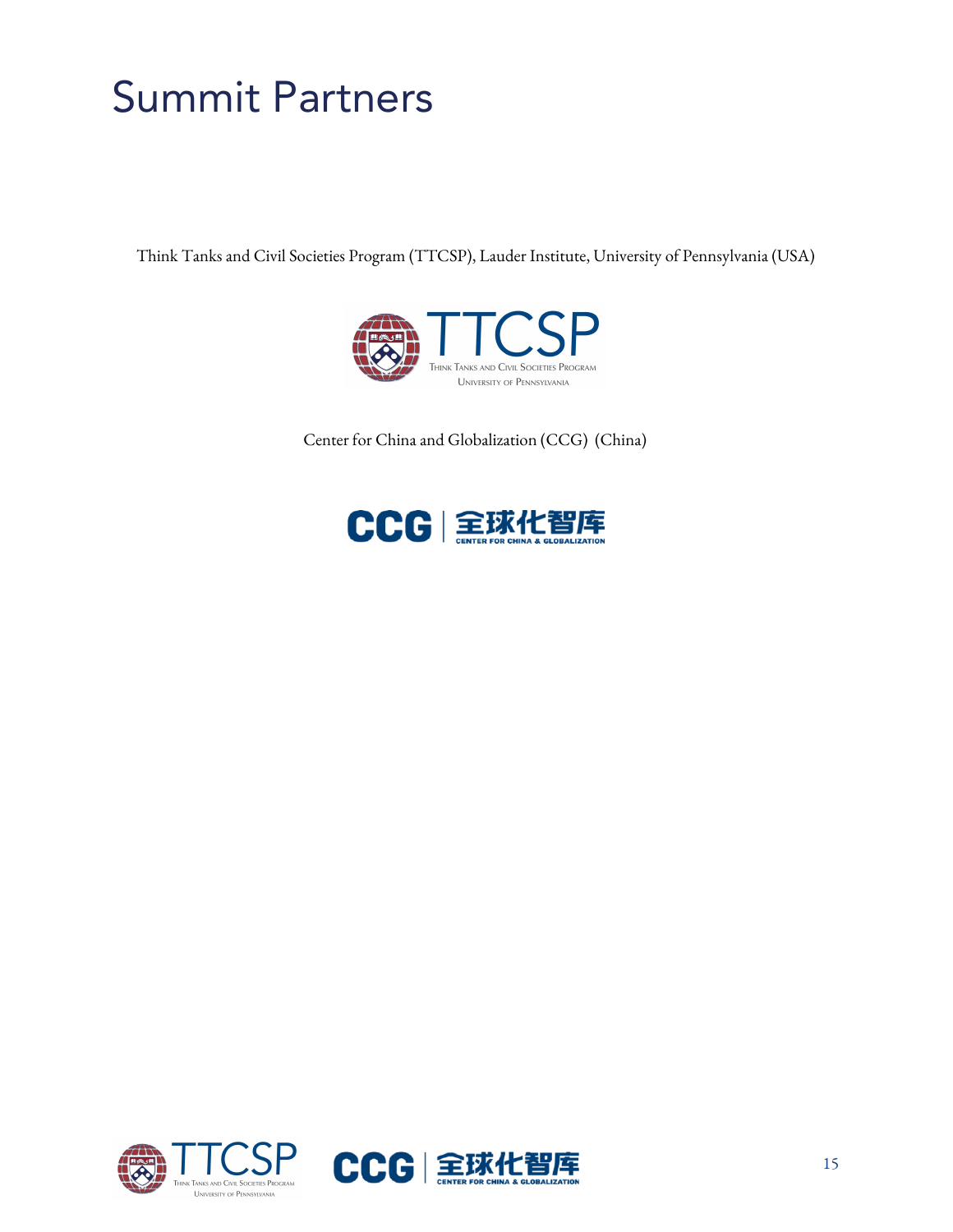### *Think Tanks & Civil Societies Program*

### *The Lauder Institute*

*The University of Pennsylvania*

*"Helping to bridge the gap between knowledge and policy"*

Researching the trends and challenges facing

think tanks, policymakers and policy-oriented

civil society groups...

Sustaining, strengthening and building

capacity for think tanks around the world...

Maintaining the largest, most

comprehensive database of over

8,000 think tanks...

All requests, questions and comments should be directed to:

**James G. McGann, Ph.D.** Senior Lecturer, International Studies Director Think Tanks and Civil Societies Program The Lauder Institute University of Pennsylvania



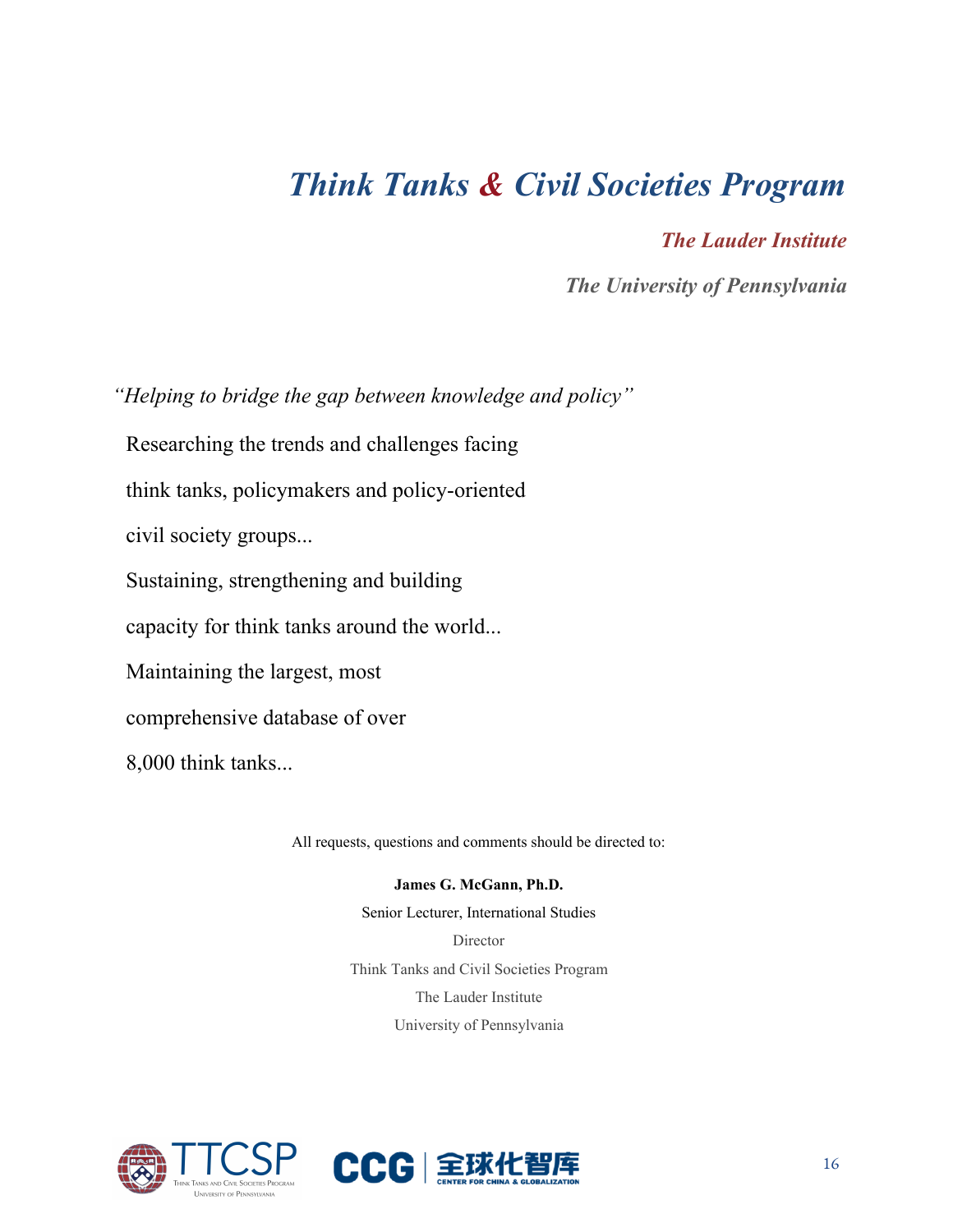

### **The Think Tanks And Civil Societies Program (TTCSP)**

The Think Tanks and Civil Societies Program (TTCSP) The Think Tanks and Civil Societies Program (TTCSP) of the Lauder Institute at the University of Pennsylvania conducts research on the role policy institutes play in governments and civil societies around the world. Often referred to as the "think tanks' think tank," TTCSP examines the evolving role and character of public policy research organizations. Over the last 30 years, the TTCSP has developed and led a series of global initiatives that have helped bridge the gap between knowledge and policy in critical policy areas such as international peace and security, globalization and governance, international economics, environmental issues, information and society, poverty alleviation and healthcare and global health. These international collaborative efforts are designed to establish regional and international networks of policy institutes and communities that improve policy making while strengthening democratic institutions and civil societies around the world. TTCSP works with leading scholars and practitioners from think tanks and universities in a variety of collaborative efforts and programs and produces the annual Global Go To Think Tank Index that ranks the world's leading think tanks in a variety of categories. This is achieved with the help of a panel of over 1,900 peer institutions and experts from the print and electronic media, academia, public and private donor institutions and governments around the world. We have strong relationships with leading think tanks around the world, and our annual Think Tank Index is used by academics, journalists, donors and the public to locate and connect with the leading centers of public policy research around the world. Our goal is to increase the profile and performance of think tanks and raise the public awareness of the important role think tanks play in governments and civil societies around the globe. Since its inception in 1989, TTCSP has focused on collecting data and conducting research on think tank trends and the role think tanks play as civil society actors in the policy-making process. To date, TTCSP has provided technical assistance and capacity building programs in 81 countries. We are now working to create regional and global networks of think tanks in an effort to facilitate collaboration and the production of a modest yet achievable set of global public goods. Our goal is to create lasting institutional and state-level partnerships by engaging and mobilizing think tanks that have demonstrated their ability to produce high